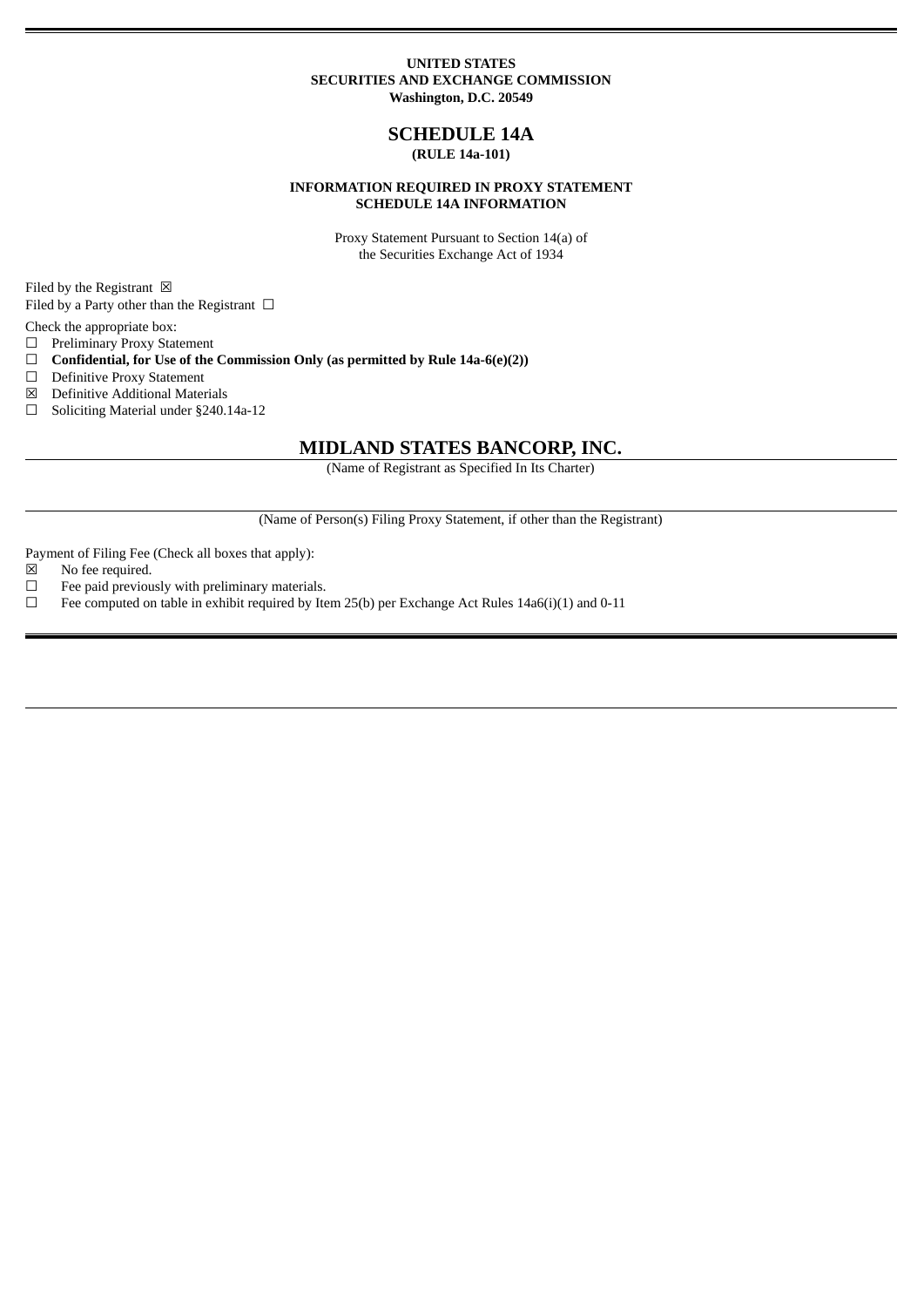| <b>Midland</b>                                    |                 | <b>TE</b> |
|---------------------------------------------------|-----------------|-----------|
| States Bancorp, Inc.                              |                 |           |
| ENDORSEMENT LINE                                  | <b>SACKPACK</b> | nnnnu     |
| Սիիզմյանագորոգորիցին[իզ]ՍՍԵլ միներ լզ ՍինգՍդանննա |                 |           |
| <b>MR A SAMPLE</b>                                |                 |           |
|                                                   |                 |           |
| <b>DESIGNATION (IF ANY)</b>                       |                 |           |
| ADD <sub>1</sub>                                  |                 |           |
| ADD <sub>2</sub>                                  |                 |           |
| ADD <sub>3</sub>                                  |                 |           |
| ADD <sub>4</sub>                                  |                 |           |
| ADD <sub>5</sub>                                  |                 |           |



#### Online



Go to www.envisionreports.com/MSBI or scan the QR code - login details are located in the shaded bar below.

╇



Votes submitted electronically must be received by April 29, 2022 at 11:59 PM, central time.

**Shareholder Meeting Notice** 

# $(1234 5678 9012 345)$

### Important Notice Regarding the Availability of Proxy Materials for the Midland States Bancorp, Inc. Shareholder Meeting to be Held on May 2, 2022

Under Securities and Exchange Commission rules, you are receiving this notice that the proxy materials for the annual shareholders' meeting are available on the Internet. Follow the instructions below to view the materials and vote online or request a copy. The items to be voted on and location of the annual meeting are on the reverse side. Your vote is important!

This communication presents only an overview of the more complete proxy materials that are available to you on the Internet or by mail. We encourage you to access and review all of the important information contained in the proxy materials before voting. The 2022 proxy statement and annual report on Form 10-K for the year ended December 31, 2021 are available at:

# www.envisionreports.com/MSBI

i in de la propieta de la construction de la construction de la construction de la construction de la construc

# Easy Online Access - View your proxy materials and vote.

- Go to www.envisionreports.com/MSBI Step 1:
- Step 2: Click on Cast Your Vote or Request Materials.
- Step 3: Follow the instructions on the screen to log in.
- Make your selections as instructed on each screen for your delivery preferences. Step 4:
- Step 5: Vote your shares.

When you go online, you can also help the environment by consenting to receive electronic delivery of future materials.



Obtaining a Copy of the Proxy Materials - If you want to receive a copy of the proxy materials, you must request one. There is no charge to you for requesting a copy. Please make your request as instructed on the reverse side on or before April 22, 2022 to facilitate timely delivery.

 $2 N O T$ 

C O Y

03LKPE